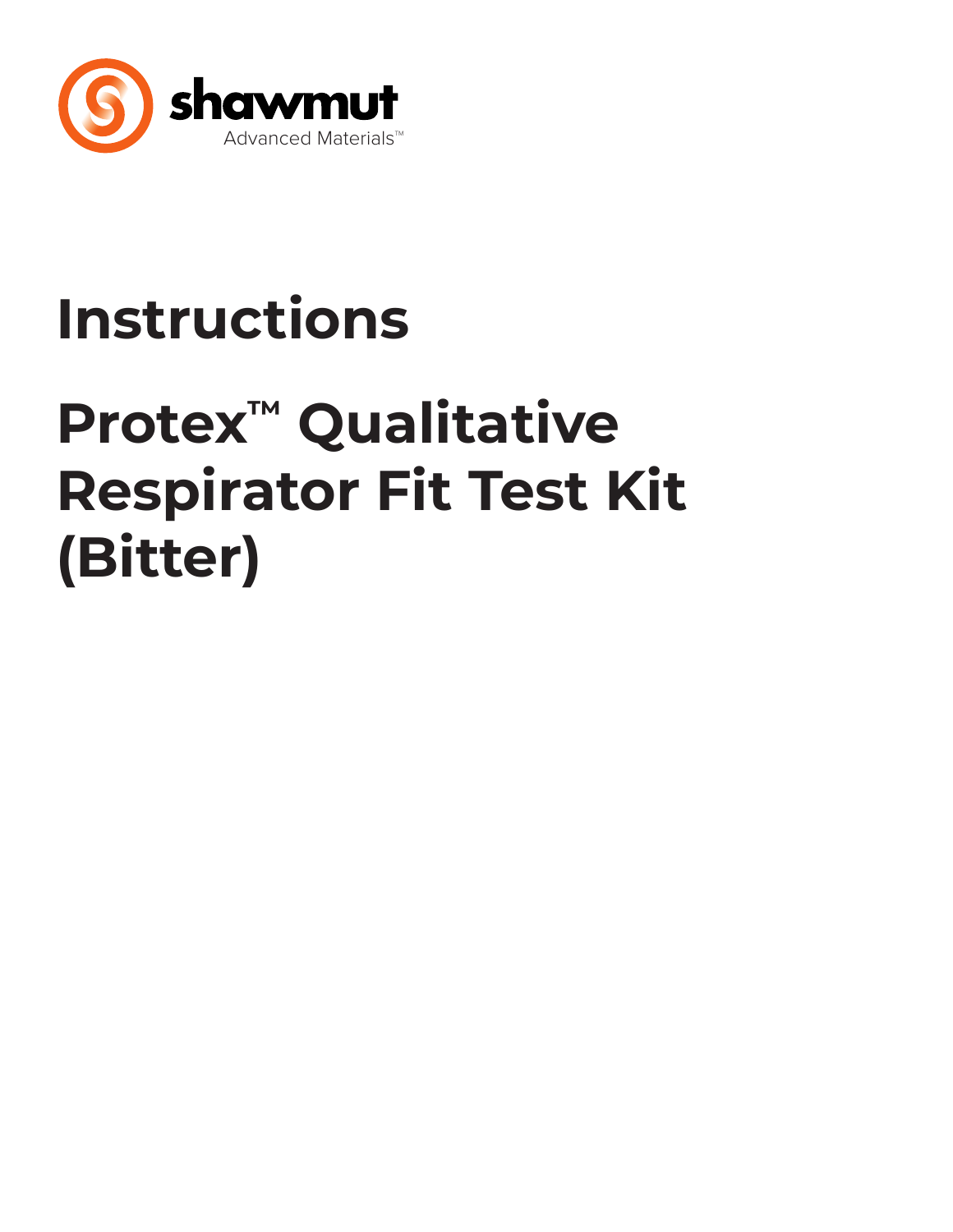### **Read and understand all instructions before using this product. Open carton carefully and inspect product for damage caused by carrier. If any damage is found, report and submit claim to carrier.**

The Protex™ Qualitative Respirator Fit Test Kit meets the performance criteria for fit testing tight-fitting face-piece respirators under current OSHA standards. Your test kit includes:

- 1. Test hood
- 2. Nebulizer #1 (sensitivity solution)
- 3. Nebulizer #2 (fit test solution)
- 4. Sensitivity Solution Applicator Kit
- 5. Fit Test Solution Applicator Kit
- 6. Two sets of replacement nebulizer inserts

# **CAUTION**

It is strongly recommended the Fit Test Administrator wear a particulate respirator to protect them from prolonged exposure to the Solution.

# **Preparation**

1. Remove the protective crushing sleeve from the storage box. (Fig.1) Remove sensitivity test solution tube and/or the fit test solution tube from the storage box. (Fig.2) Slide the sleeve all the way onto the test solution tube. (Fig. 3 and Fig. 4)



**Fig. 1 Fig. 2 Fig. 3 Fig. 4**







- 
- 2. Using your thumb and forefinger "pinch" the applicator towards the top of the tube as shown to break the glass ampoule.

# **CAUTION**

It is important to keep the applicator tip pointed upward when pinching the tube. This is to prevent the solution from squirting out during the pinching process. (Fig. 5)

# **A WARNING**

When pinching the applicator tubes to release the product, it is important to wear rubber or latex gloves. It is also important to "pinch" the applicator tube to break the glass ampoule as shown in Fig. 5. DO NOT BEND THE TUBE! (Fig. 6)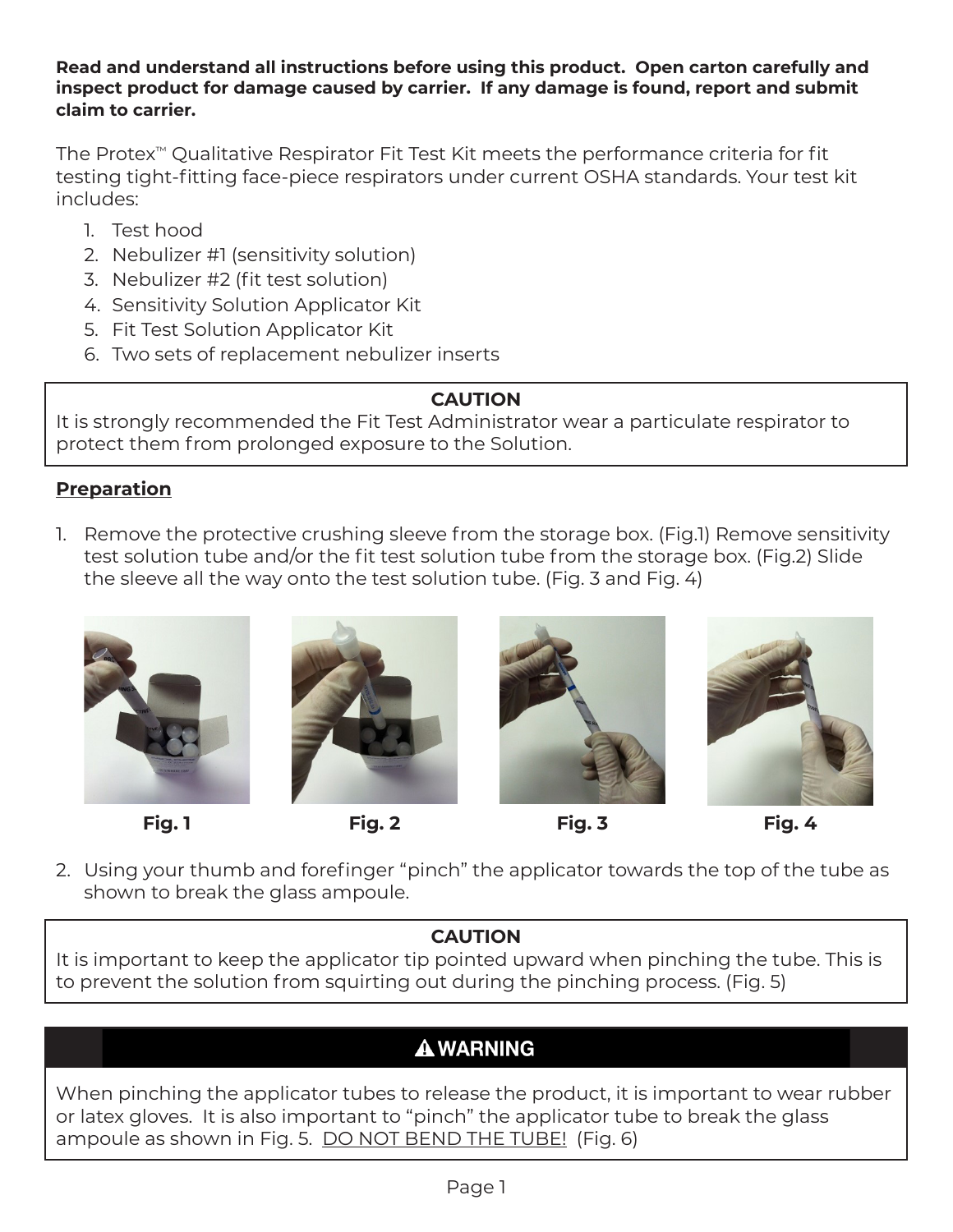#### **Correct Wrong**









3. Remove the end cap from the nebulizer. Insert the applicator tip nozzle into the opening of the nebulizer. Carefully squeeze along the applicator tube to transfer the solution from the applicator down into the nebulizer until the applicator is completely drained of the solution. (Fig. 7 and Fig. 8).

# **A WARNING**

Do not attempt to remove the tip of the applicator. It contains a porous filter which is designed to allow the solution to pass through it while filtering out the glass ampoule particles. It is also not necessary to puncture a hole or cut the tip of the applicator. The applicator tip already has the proper hole size in it to allow the solution to squirt into the nebulizer.

# **NOTE**

It is recommended that the protective end cap be replaced back on the nebulizer until the test is ready to be performed.









- 4. Once the Applicator solution has been drained into the nebulizer, protective crushing sleeve should be returned to the storage box and empty solution tube should be safely disposed of.
- 5. When the subject is ready and has been instructed on the testing procedure, you are ready to begin by removing both the end cap and the vent plugs of the test solution nebulizer.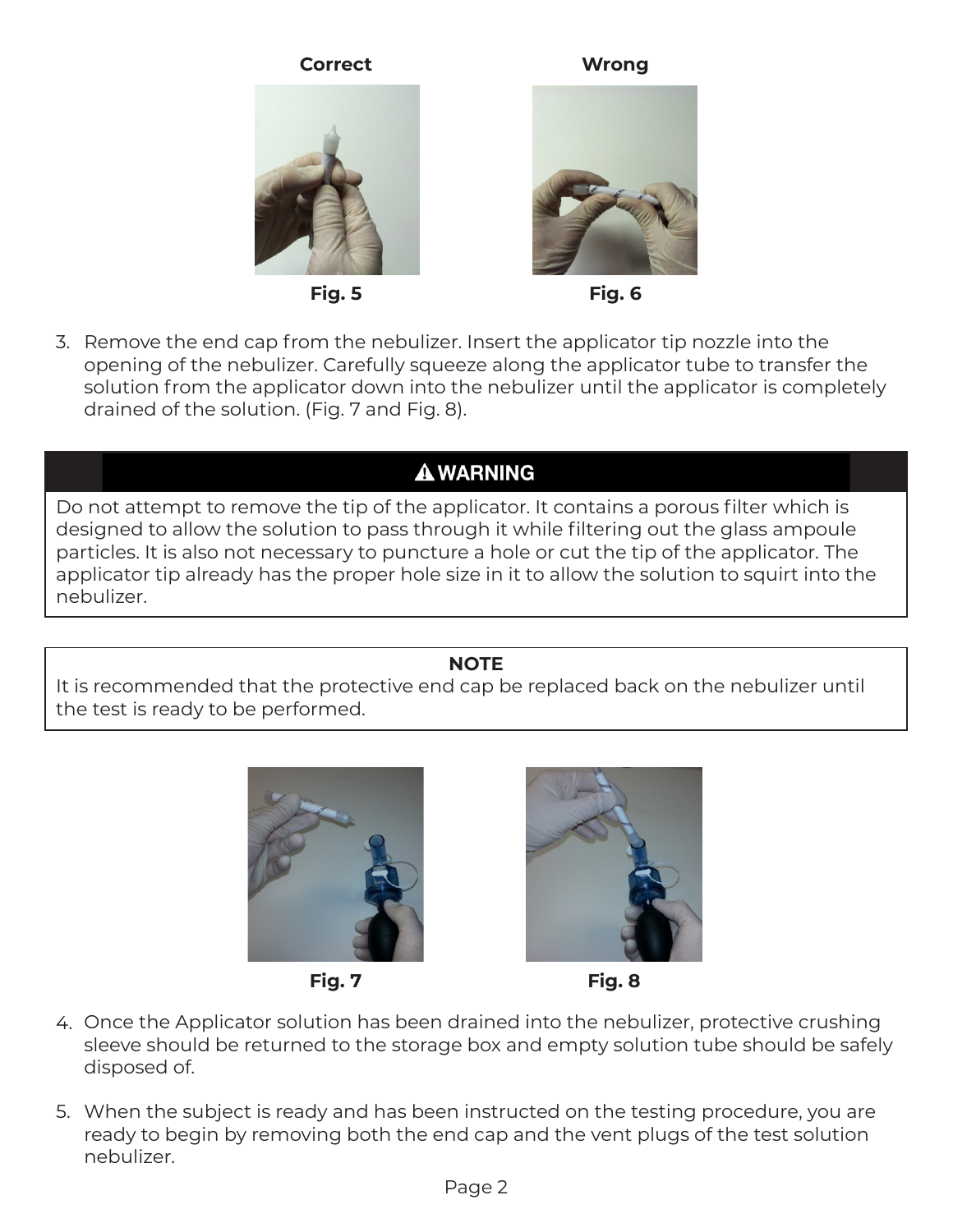# **Sensitivity Test**

This test is conducted to assure that the person being fit tested can detect the sweet or bitter taste of the Solution at very low levels. The sensitivity test solution is a diluted mixture of fit test solution.

The test subject should not eat, drink, or chew gum for at least 15 minutes before the test.

- 1. Explain the fit test procedures to the subject.
- 2. Have the subject don the hood without a respirator.
- 3. Position the hood forward so there is about six inches between the subject's face and the window. This is especially important for the fit test -- it helps to ensure even dispersion of the aerosol and allows free movement of the subject's head while wearing a respirator.
- 4. Instruct the subject to breathe through their mouth with tongue extended.
- 5. Using the sensitivity test solution nebulizer #1 inject the aerosol into the hood through the hole in the window. Inject ten squeezes of the bulb, fully collapsing and allowing the bulb to expand fully on each squeeze. The nozzle is directed away from the nose and mouth of the person being tested.
- 6. Ask the subject if they can detect the sweet or bitter taste of the Solution. If tasted, note the number of squeezes and proceed to the fit test (the test threshold is noted as ten regardless of the number of squeezes actually completed).
- 7. If the subject does not taste the sensitivity solution, inject an additional 10 full squeezes of the aerosol into the hood. Repeat with 10 more squeezes of the aerosol into the hood if still not tasted.
- 8. If the Solution is not tasted after 30 squeezes, the test subject is unable to taste Solution and may not perform the fit test.
- 9. Remove the hood and give the subject a few minutes to clear the taste from his/her mouth.

# **Fit Test**

1. Have the test subject don and fit check the respirator per the instructions provided with the respirator.

*NOTE:* The fit test is to be performed using a particulate filter.

- 2. Have the test subject don and position the hood as before, and to breathe through their mouth.
- 3. Using the fit test solution nebulizer #2, inject the fit test aerosol through the hole in the hood using the same number of full bulb squeezes as required in the sensitivity test, i.e. 10, 20 or 30 squeezes.
- 4. To maintain an adequate concentration of aerosol during this test, inject one-half of the number of squeezes used in step #3 above, every 30 seconds.
- 5. Instruct the subject to indicate if they detect the sweet or bitter taste of Solution at any time during the test.
- 6. After the initial aerosol is injected, instruct the test subject to perform the following exercises for 60 seconds each\*
	- Normal breathing.
	- Deep breathing -- breaths should be deep and regular.
	- Turning head from side to side-- movement should be complete with one turn every second.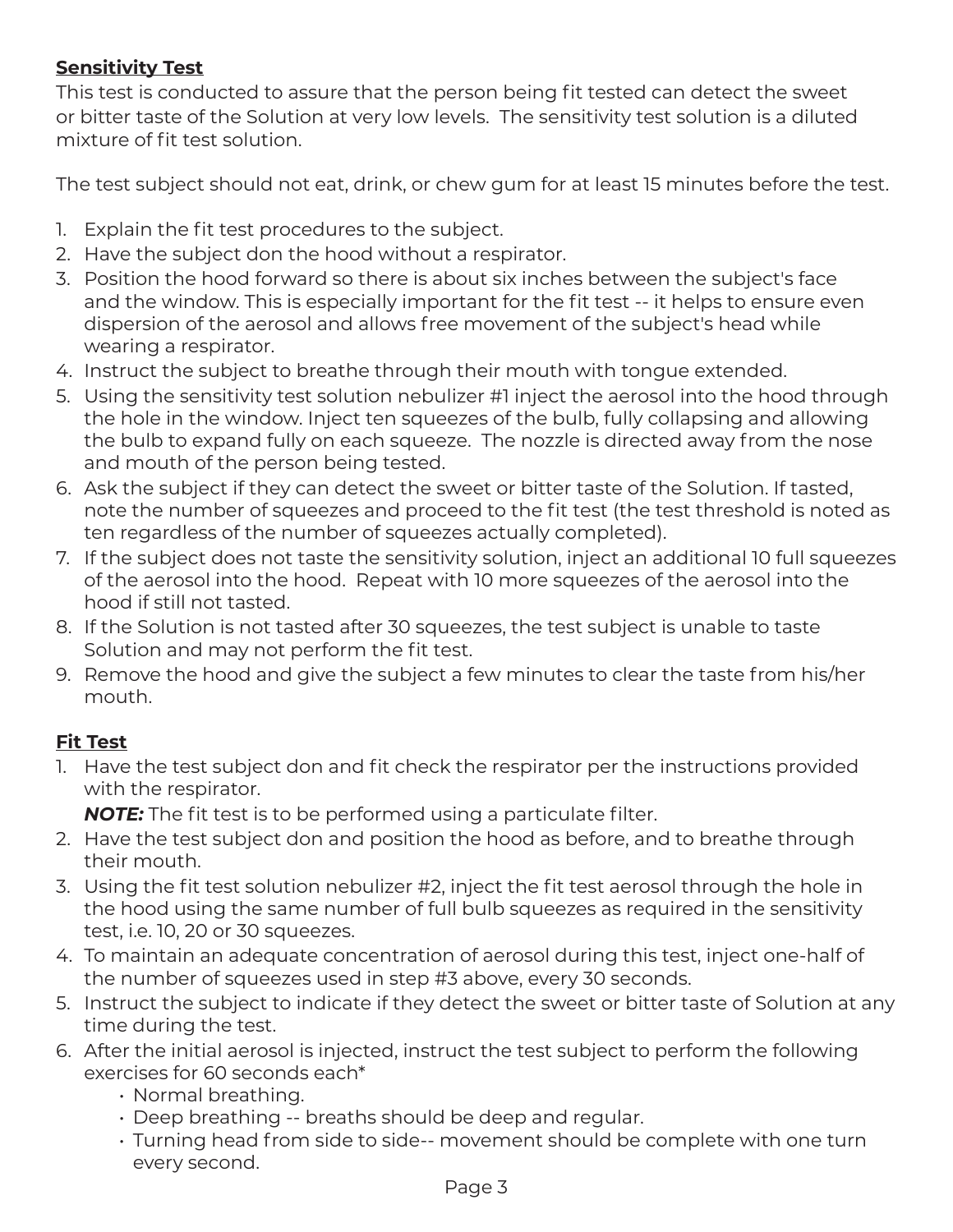- Nodding head up and town -- movement should be complete and made about once per second.
- Talking, reciting the alphabet or reading aloud a prepared text. The "Rainbow Passage" (see below) is suggested.
- Bending over- The test subject shall bend at the waist as if he/she were to touch his/her toes. Jogging in place shall be substituted for this exercise in those test environments such as shroud type QNFT or QLFT units that do not permit bending over at the waist.
- Normal breathing.
- 7. If the entire test is completed without the subject detecting the sweet or bitter taste of the Solution aerosol, the test is successful and the respirator fit is deemed adequate.
- 8. If the sweet or bitter taste of Solution is detected, the test has failed, a different Respirator must be tried, and the entire procedure is repeated (threshold screening and fit testing).

\* In addition to the above, OSHA Standards require specific exercises for the following substances:

| <b>Substance</b> | <b>Exercise</b>                    | Regulation    |
|------------------|------------------------------------|---------------|
| Asbestos         | Jog in place                       | CFR 1910.1001 |
| Benzene          | Grimace, bend over or jog in place | CFR 1910.1028 |
| Formaldehyde     | Grimace, bend over or jog in place | CFR 1910.1048 |

# **"The Rainbow Passage"**

**When the sunlight strikes raindrops in the air, they act like a prism and form a rainbow. The rainbow is a division of white light into many beautiful colors. These take the shape of a long round arch, with its path high above, and its two ends apparently beyond the horizon. There is, according to legend, a boiling pot of gold at one end. People look, but no one ever finds it. When a man looks for something beyond his reach, his friends say he is looking for the pot of gold at the end of the rainbow.**

# **Cleaning**

Immediately after completing the test, unused solutions can be poured into any wastewater treatment system. Disinfect the inside surfaces of the hood and outer surfaces of the nebulizer then rinse the nebulizer with warm water to prevent clogging.

# **REPLACEMENT PARTS**

| Description                                       |
|---------------------------------------------------|
| Bitter Sensitivity Solution (Denatonium Benzoate) |
| Bitter Fit Test Solution (Denatonium Benzoate)    |
| Nebulizer with Labels                             |
| Reusable Test Hood                                |
|                                                   |